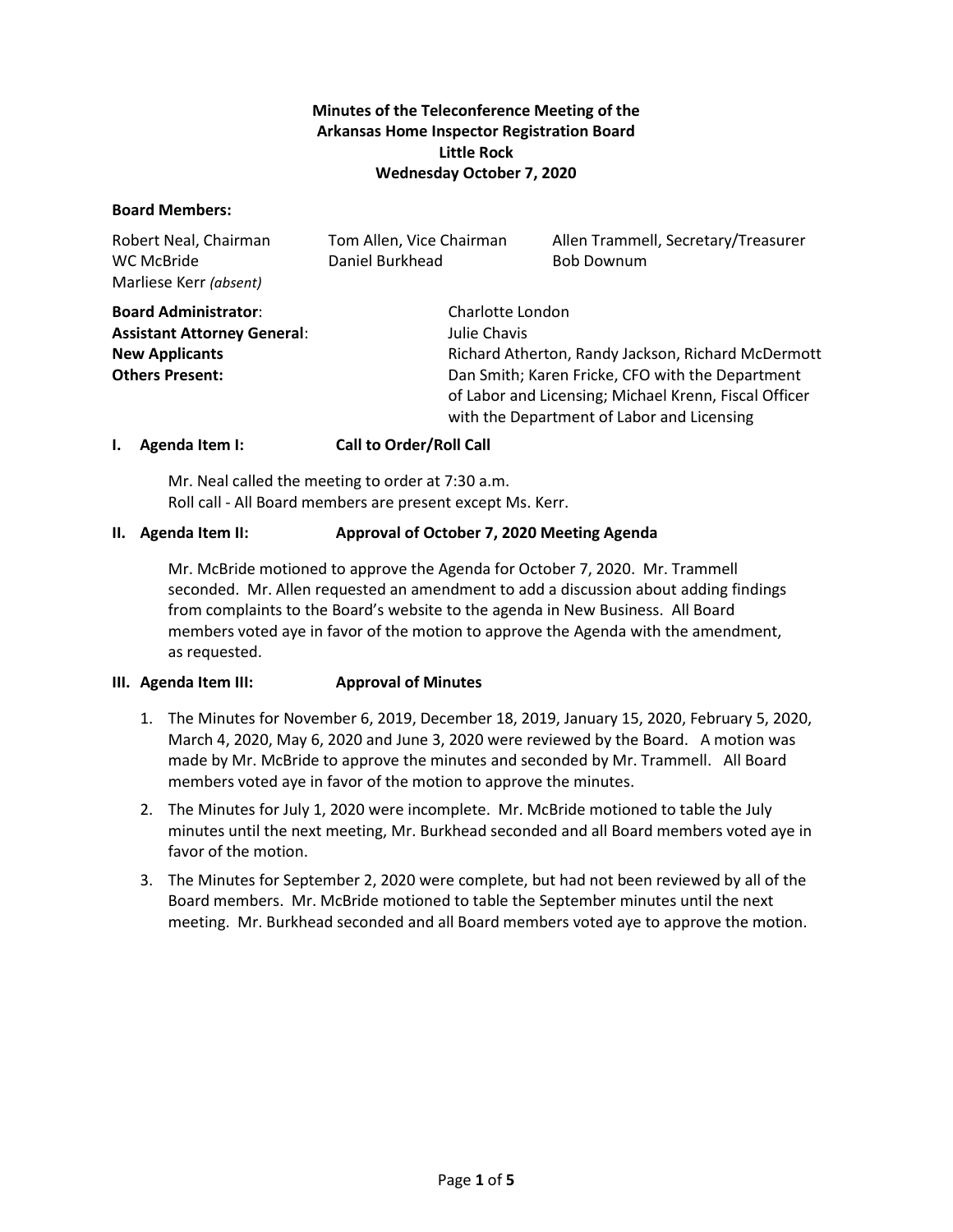## **IV. Agenda Item IV: Financials**

| September Available Cash     | \$496,355.58 |
|------------------------------|--------------|
| Revenue                      | \$2,045.00   |
| Expense - Salary             | (54, 269.92) |
| Postage/Office Phone         | ( \$119.60)  |
| Utilities & Rent             | \$0.00       |
| Travel & Subsistence         | \$0.00       |
| <b>Background Checks</b>     | \$0.00       |
| <b>Office Supplies</b>       | (\$196.52)   |
| <b>Professional Services</b> | \$0.00       |
| <b>Surety Bond Premium</b>   | \$0.00       |
| <b>Total of Expense</b>      | ( \$316.12)  |
| Burn Rate of                 | ( \$105.37)  |

Mr. Downum made a motion to approve the September Financials. Mr. Burkhead seconded and all Board members voted aye in favor of the motion.

Ms. Fricke, CFO with the Dept. of Labor and Licensing, was a late arrival to the meeting and she had been invited by the Board to answer a few questions about the status of the Board's finances. She apologized to the Board for deducting \$750.00 from the Board's funds without notifying them first. The money was used to move a desk into the Administrator's office. Mr. Neal told Ms. Fricke that the Board is a small agency and if they had been notified, then other arrangements could have been made.

Mr. Trammell asked Ms. Fricke about using the Board's funds to purchase a plaque for former Board members who had served on the Board until their term was complete. Ms. Fricke said that she is the one that pushes the button on that type of request and it should be okay to purchase a plaque for that reason with the Board's funds.

Mr. Neal asked Ms. Fricke to explain Indirect Transfers. She said that 8% would be deducted from the Board's funds to pay for office and cubicle rent, parking and the use of office equipment. Ms. London told Ms. Fricke that the Board was not supposed to be paying rent on the cubicle where several of the Board's files were stored because the office did not have any file cabinets in the office. Ms. Fricke said that she knew nothing about that and Ms. London reminded here that an email had been forwarded to her with information about not being charged for cubicle space. Mr. Neal asked her about website support and she said that question should be directed to Ken Anderson, the Chief Information Officer of the Department of Labor and Licensing. Mr. Krenn told them Board that INA was hosting the Board's website and Mr. Neal told him that he knew that INA was not hosting the Board's website. Ms. Fricke also told the Board about possibly saving some money by having license cards printed in-house.

## **V. Agenda Item V: Status of Complaints/Appeals/Hearings**

## **A. Old Complaints**

1. **Robert Neal (AHIRB) vs Justin Hall**-Not registered as a HI in Arkansas - *Complaint Filed March 2018. Notification sent by Certified Mail on 3/26/2018*. *It was signed for and accepted on April 12, 2018. No response to complaint as of January 13, 2020*. *Summary received from Investigator 11/22/2019*. Ms. Chavis stated she is waiting until board meetings are held in person before scheduling a hearing for this complaint. Ms. Chavis said Mr. Hall had requested removal of his name from the home page notice. Mr. McBride made a motion to keep his name on the website. Mr.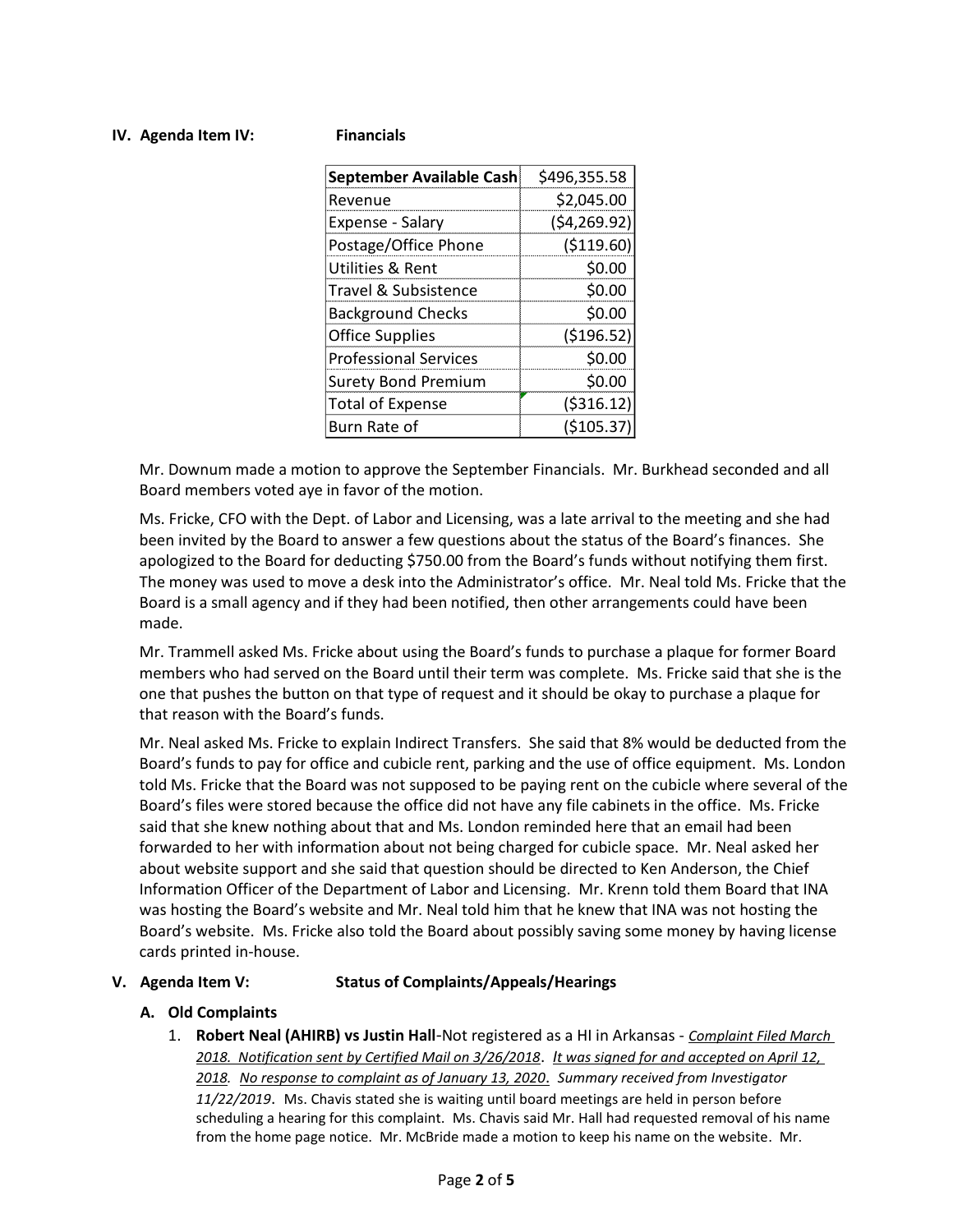Trammell seconded and all Board members voted aye to approve the motion. Mr. Allen amended the motion to have Ms. Chavis move forward with scheduling a hearing. Mr. Downum seconded and all Board members voted aye in favor of the amendment.

- 2. **202001-01** *Complaint Filed January 2020. Notification sent by Certified Mail on 2/10/2020*. *As of 2/26/2020, the Home Inspector's attorney has requested a 10-day extension to prepare his response. Ms. Chavis approved the request. Response from attorney received 3/6/2020. Summary received from Investigator on 5/8/2020.*Ms. Chavis reported she sent a consent agreement to the home inspector's attorney and she has not heard back from the attorney at this time.
- 3. **202001-02** *Complaint Filed January 2020. Notification to HI sent by Certified Mail on 2/14/2020*. *The home inspector has responded and the complaint has been turned over to the Complaint Investigator. Summary received from Investigator on 3/2/2020. Recommendation: Dismissal of Complaint. Complainant has requested an appeal of the decision & would like to appear before the Board when physical meeting resume.* Ms. Chavis stated she will contact the complainant to see if she still wants to appear before the board.
- 4. **202003-04** *Complaint Filed March 2020. Notification to HI sent by Certified Mail 4/3/2020. Summary received from Investigator 4/14/2020. The Summary was amended on 5/15/2020. The home inspector has requested a discussion with the Board about the findings. Ms. Chavis said the home inspector would like to discuss the findings when physical meetings resume.*
- 5. **202004-05** Complaint Filed April 2020. Notification to HI sent by Certified Mail 4/3/2020. *Summary received from Investigator on 5/15/2020. Ms. Chavis said the complainant wants the Board*  to continue with the investigation even though a lawsuit has been filed. Ms. Chavis stated this complaint is on hold until the lawsuit is final. 10/7/2020 -Ms. Chavis told the Board that the Complainant had requested the Board to move forward with investigating the complaint and not wait until the lawsuit is finalized. Mr. McBride said that if the Board errs, they will likely err on the side of the complainant. Mr. Allen said that he could not understand why the Board could not do their job and go forward on the complaint. Mr. Burkhead asked Ms. Chavis if the Board could be pulled into the civil lawsuit by going ahead with the investigation. Mr. McBride then made a motion to go ahead with the investigation of the complaint and perform their due diligence to protect the consumer. Ms. Chavis said the motion would mean that she would have to schedule a hearing for February 3, 2021. Mr. Burkhead seconded and all Board members voted aye in favor of the motion.
- 6. **202005-06** *Complaint Filed May 2020. Notification to HI sent by Certified Mail 5/15/2020. Certified letter was received by recipient on 5/22/2020. Summary received from Investigator on 6/11/2020.* Ms. Chavis stated letter has been sent to the home inspector.

## **B. New Complaints**

1. **202008-08** – *Complaint filed August 2020. Notification to HI sent by Certified Mail 8/21/2020. Certified letter was received by recipient on 8/26/2020. The home inspector has responded (received 9/10/2020) and the complaint has been turned over to the Complaint Investigator. Summary received from Investigator on 10/5/2020.* 10/7/2020 – Mr. Downum made a motion for Ms. Chavis to continue with a Consent Agreement to the home inspector. Mr. Burkhead seconded and all Board members voted aye in favor of the motion.

## **C. Hearings**

No hearings are scheduled at this time.

# **VI. Agenda Item VI: Review of New Applicants / Registration Renewals**

1. Richard Atherton -Mr. McBride made a motion to approve the applicant for licensing. Mr. Trammell seconded. Mr. Neal cautioned the applicant about having a real estate license along with a home inspector's license and the conflicts of interest that could occur. Mr. Atherton said that he would eventually phase out his real estate license. All Board members then voted aye in favor of the motion to approve him for licensing.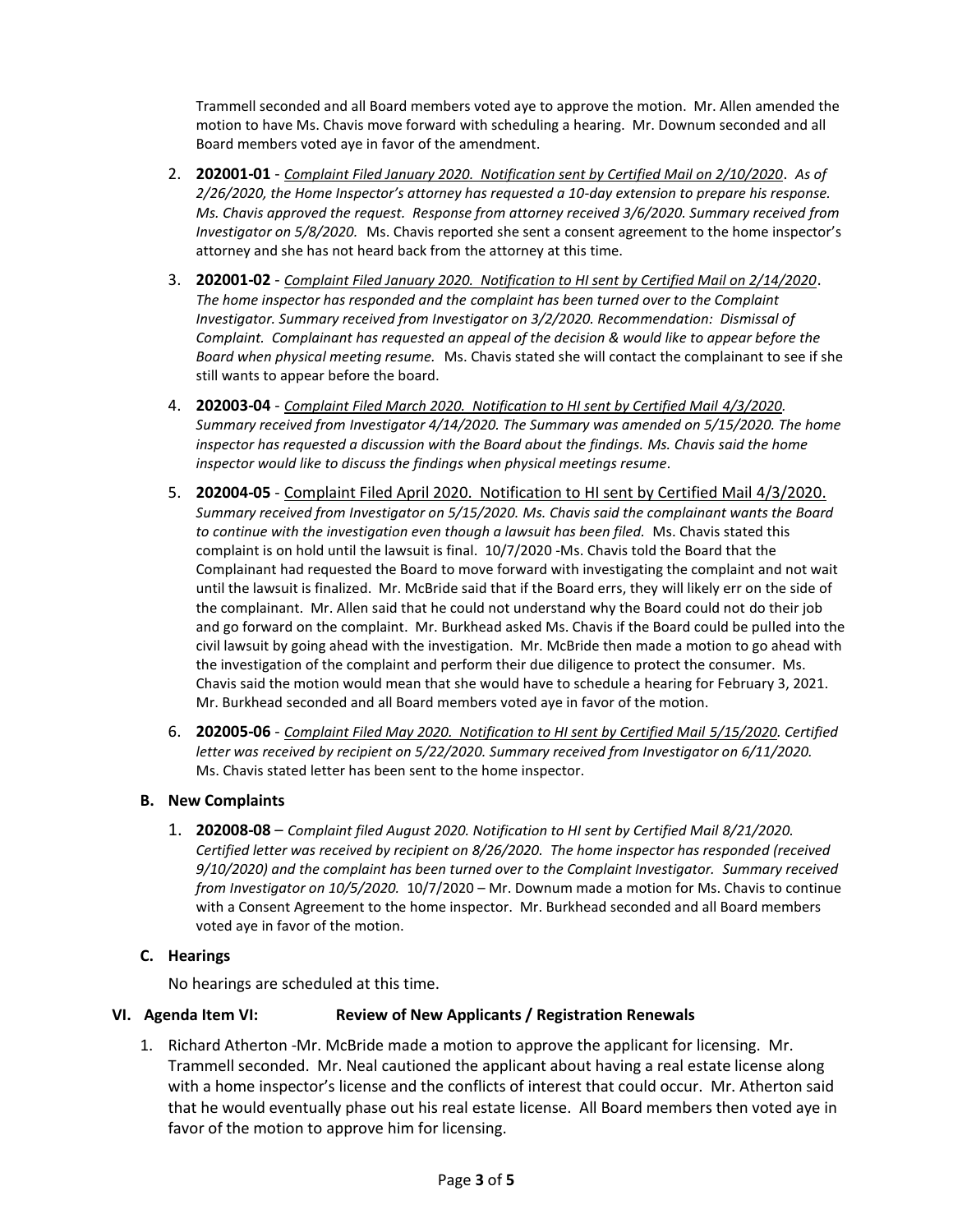- 2. Jason Barnett (reconsideration) –Mr. Trammell made a motion to approve Mr. Barnett for licensing. Mr. McBride seconded. Mr. Neal said the applicant still needed to provide his education history to the Board. Board members then voted to suspend their decision until the next meeting.
- 3. Randy Jackson -Mr. McBride made a motion to approve the applicant for licensing. Mr. Downum seconded and all Board members voted aye to approve Mr. Jackson for licensing.
- 4. Clark Ladisky Mr. McBride made a motion to approve the applicant for licensing. Mr. Trammell seconded and all Board members voted aye to approve Mr. Ladisky for licensing.
- 5. Richard McDermott Mr. McBride made a motion to approve the applicant for licensing. Mr. Downum seconded and all Board members voted aye to approve Mr. McDermott for licensing.

# **Review 2021 Registration Renewals**

- 1. Jonathan Barrett Hulen -Mr. McBride made a motion to approve the license renewal of Mr. Hulen contingent upon his payment of a \$250.00 late fee. Mr. Downum seconded and all Board members voted aye to approve the motion.
- 2. Michael McCartan -Mr. Burkhead made a motion to approve the license renewal of Mr. McCartan contingent upon receipt of his current insurance. Mr. McBride seconded and all Board members voted aye to approve the motion.
- 3. Jason Zetts -Mr. McBride made a motion to approve the license renewal of Mr. Zetts. Mr. Burkhead seconded and all Board members voted aye to approve the motion.

# **VII. Agenda Item VII: Continuing Education / Pre-Registration Courses**

1. **Red Vector** – Eight (8) CE Courses

|    | a. Introduction to Sustainable Roof Technologies | 2 Hrs |
|----|--------------------------------------------------|-------|
|    | b. Stucco in Home Building for Home Inspectors   | 2 Hrs |
| C. | Decks, Stairs, Rails for Home Inspectors         | 2 Hrs |
|    | d. Green Building Technology for Home Inspectors | 2 Hrs |
|    | e. Solar Panels for Home Inspectors              | 2 Hrs |
|    | <b>Designing Foundation Repairs</b>              | 2 Hrs |
| g. | <b>Report Writing for Home Inspectors</b>        | 2 Hrs |
| h. | Inspecting for & Filling Out the 4-Point Form    | 2 Hrs |

Mr. McBride made a motion to approve all of the CE courses except 'f' Designing Foundation Repairs. Mr. Trammell seconded. Mr. Neal questioned whether 'e' Solar Panels for Home Inspectors should be approved since it was outside of the guidelines of the Standards of Practice. Mr. McBride said the course material was informational and should be considered as good information for continuing education. Mr. McBride amended his motion to deny approval for the Solar Panels course. All Board members voted aye to approve all of the CE courses except 'e' and 'f'.

## **VIII. Agenda Item VIII: New Business**

1. Mr. Allen talked to the Board about adding complaint findings to the website. He said it would help home inspectors by educating them about report writing and issues that could initiate a complaint.

## **IX. Agenda Item IX: Old Business**

None